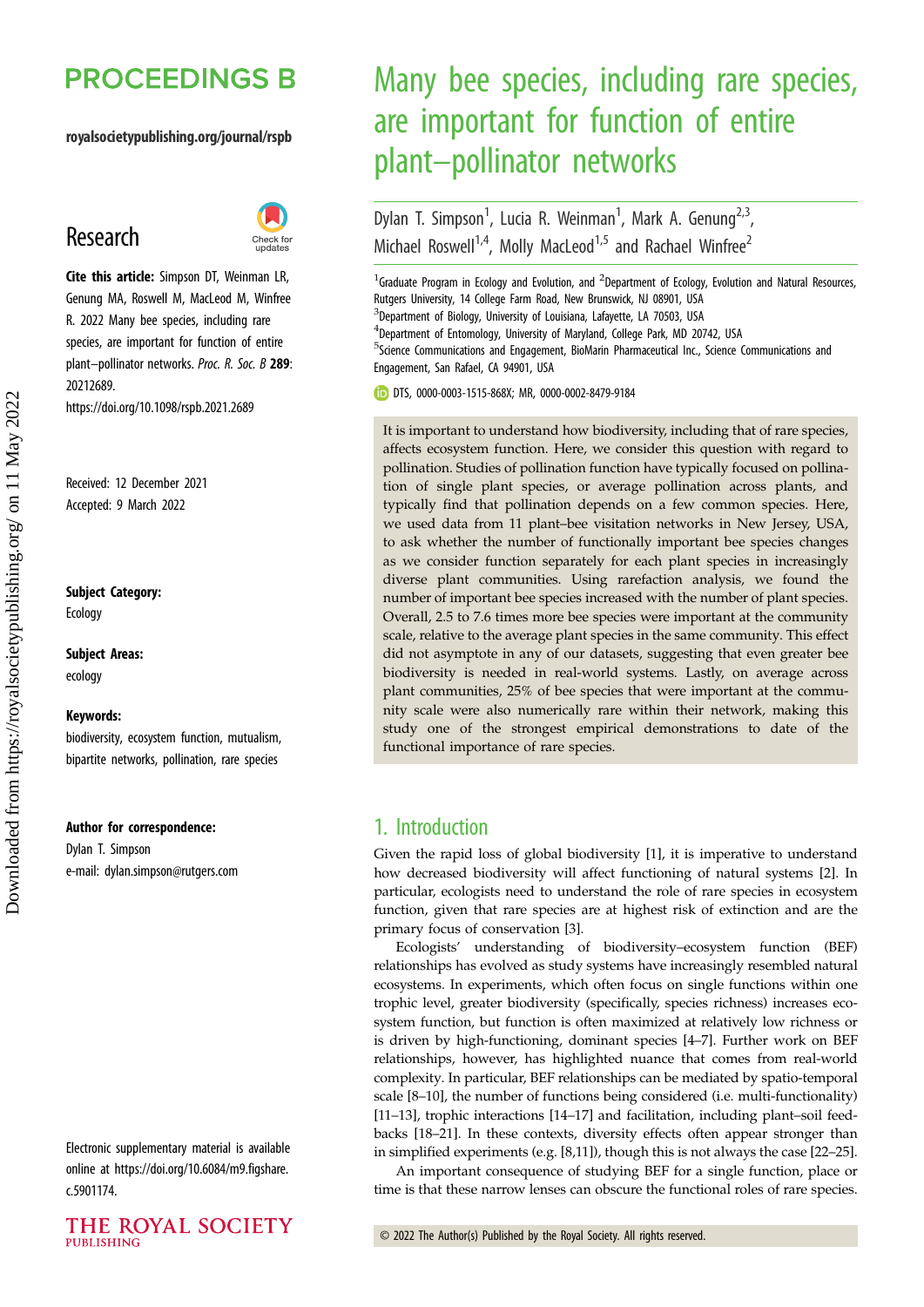Often, common species appear to provide most of the function while rare species appear to contribute relatively little [\[23](#page-6-0),[26](#page-6-0)–[29](#page-6-0)]. This is even true in natural systems; for example, regional-scale analyses show 1% of Amazonian tree species store 50% of the carbon [[30\]](#page-6-0), and 2% of bee species provide 80% of crop pollination [\[31](#page-7-0)]. However, these examples focus only on carbon storage while omitting myriad other ecosystem processes, or only on crop pollination, while omitting the pollination of diverse, wild plant communities.

Considering the many dimensions of natural systems has revealed some ways that rare species can be important to ecosystem functioning. For example, rare species can contribute disproportionately to functional trait diversity [[32](#page-7-0)–[34](#page-7-0)], which may facilitate multi-functionality [\[35](#page-7-0),[36\]](#page-7-0) or maintain function across variable environments [\[37](#page-7-0)–[39\]](#page-7-0). Additionally, rare species can contribute disproportionately to invasion resistance and food web stability [[40](#page-7-0)–[43](#page-7-0)]. All of these examples suggest that the (observed) importance of rare species can depend on which function(s) are measured and at which scale(s). Thus, it is important that BEF relationships be studied in their most relevant, real-world contexts.

Animal-mediated pollination is used by approximately 88% of plant species [\[44](#page-7-0)] and is one of the model systems for BEF research [\[2\]](#page-6-0), but the study of plant communities in this context has been limited [\[45\]](#page-7-0). Most studies quantifying function within plant–pollinator networks have been simplified to either focus narrowly on the pollination of a single plant species (typically of a crop monoculture, e.g. [\[31](#page-7-0),[46,47\]](#page-7-0)), or focus coarsely on average pollination across plant species (e.g. [\[48](#page-7-0)]). In nature, however, even in one time and place, pollination must be provided to many species simultaneously. Similarly, plant–pollinator interaction networks have been well-studied in ecological contexts (e.g. with respect to community stability or species interactions [\[49](#page-7-0)–[52\]](#page-7-0)), but network-level data have rarely been used in a BEF context. The relationship between network structure and ecosystem function has been explored theoretically [\[45](#page-7-0),[53\]](#page-7-0), but empirical studies are rare (see [[6](#page-6-0),[54\]](#page-7-0)), especially in natural communities. Thus, despite the attention paid to plant–pollinator networks broadly, the simple question of how many pollinator species are needed to pollinate natural plant communities has yet to be addressed.

The number of pollinator species needed to pollinate a plant community will depend on the extent of differences among pollinator species in the plant species they visit (i.e. functional redundancy versus complementarity) ([figure 1](#page-2-0)). On the one hand, most plant–pollinator networks exhibit some degree of nestedness, such that rare or specialist pollinators tend to interact with abundant, generalist plant species (and vice versa) [[55,56\]](#page-7-0). The more nested a network is, the more redundant pollinator species will tend to be, because a few abundant generalists will dominate pollination across plant species (figure  $1b,d$ ). On the other hand, networks are not perfectly nested and some degree of functional complementarity among pollinators is also common [\[57](#page-7-0)]. The more complementary pollinator species are in their plant use, the greater need there will be for pollinator diversity at the scale of the entire network (figure  $1c,d$ ) [\[53](#page-7-0)].

Complementarity within plant–pollinator networks can also create a functional role for pollinator species that are rare within their network. Pollination of a single plant species, at least in one time and place, tends to be dominated by a few abundant pollinator species, while locally rare species contribute relatively little [[58,59\]](#page-7-0) (but see [\[60](#page-7-0)]). The situation might be very different, however, when function is considered for each species in a plant community. For example, a pollinator species that is rare within the community could still be an important pollinator of a particular plant species if it is among the most frequent visitors to that plant ([figure 1](#page-2-0)c). In this situation, locally rare pollinator species could still be important for pollination of the entire plant community, but this effect would be missed in studies in which function is measured for only a single plant species or is averaged across plant species.

Here, we use data from 11 plant–bee networks to ask how many pollinator species are needed to pollinate all of the plants in each network. To control for sampling effects and distinguish effects of stochasticity from those of complementarity among bee species, we used a randomization-based null model. Specifically, we ask (i) what is the relationship between the number of plant species in a network and the number of bee species important for pollinating them? And (ii) how important are rare bee species to pollination?

## 2. Methods

#### (a) Network data

We used 11 quantitative plant–bee network datasets collected by our laboratory in New Jersey, USA [[61](#page-7-0)–[63\]](#page-7-0) (electronic supplementary material, text S1, figure S1 and table S1). Each dataset quantifies bee visitation to each species of a plant community, as observed in a single site in a single year. We chose datasets collected in one site and year so that differences in plant use by bees could not be driven by spatial or annual turnover in the bee community. Ten of these datasets were collected in natural or semi-natural meadows, while one was a planted field experiment in which each plant species was maintained at equal abundance.

Most of these networks include plant species on which few individual bees were observed. To limit our analyses to plant species for which we could be relatively confident of the visiting bee community, we excluded plant species with fewer than 20 observed plant–bee interactions (electronic supplementary material, tables S1–S3). This meant excluding a mean of 54% of plant species (range = 0–83% across networks), but only 8% of bee species (range  $= 0-33\%$ ) and 9.5% of individual plant–bee interactions (range  $= 0-27\%$ ). For the 11 datasets as analysed, plant species richness varied from six to 23, bee species richness varied from 22 to 86 and total individual plant–bee interactions varied from 227 to 4513. In total, the analysed datasets included 70 plant species and 173 bee species, with 20 943 total observed interactions, and 1479 unique species-species pairs across networks.

#### (b) Analysis

To start, we identified the most functionally important bee species for each plant species within each network. We used interaction frequency (i.e. the number of individual bees of a species that were collected from a given plant species) as a proxy for function, and defined 'functionally important' bee species as those that contributed a threshold per cent of visits to at least one plant species in their network [[31](#page-7-0)]. We focus on results based on using a 5% threshold (as used by Kleijn et al. [[31](#page-7-0)]) but, to test the sensitivity of our results to our choice in threshold, we repeat the analyses across thresholds from 2.5 to 10% (see electronic supplementary material, texts S2 and S3 and figures S2 and S3 for further discussion). Although visitation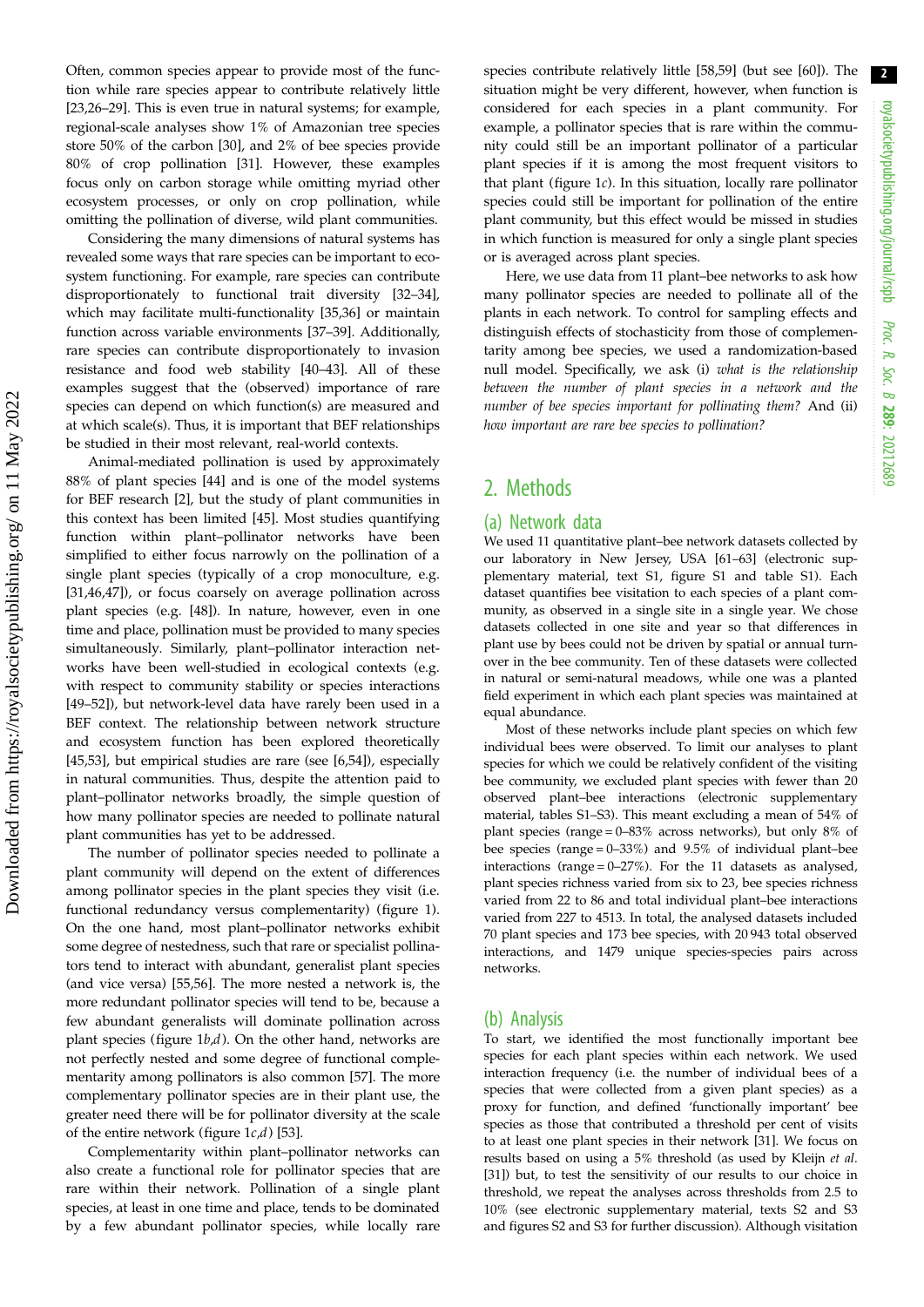<span id="page-2-0"></span>

number of plant species

Figure 1. Hypothetical pollinator abundance distributions illustrating how complementarity among pollinator species should affect the number of functionally important species. (a) The abundance of pollinators visiting the entire plant community. The two most abundant pollinators contribute 80% of floral visits. (b) In a community with low complementarity, the same generalist pollinator species dominate function for every plant species. (c) In a plant community with high complementarity, different pollinator species dominate visits to different plant species. (d) If pollinator species are perfectly redundant (as in (b)), the number of important pollinator species would not change with the number of plant species. If pollinator species are perfectly complementary (similar to (c)), there would be a positive linear relationship between the number of plants and important pollinators. The real world is likely in between, leading to a positive but saturating relationship. (Online version in colour.)

frequency can be an incomplete proxy for pollination function, we believe it is adequate in this case. Technically, a pollinator's contribution to function also depends also on its effectiveness (per-visit pollen deposition) and efficiency (essentially the 'quality' of pollination), and there are examples of frequent insect visitors being poor pollinators [[64,65\]](#page-7-0). However, plants' most frequent floral visitors are typically their most important pollinators, and this relationship is especially pronounced for bees, which are the focus of this study [[31](#page-7-0),[64,66\]](#page-7-0). Also, on a practical level, it would not have been possible to measure per-visit function for the 1479 unique plant–pollinator interactions in our datasets. Lastly, although plants and bees are mutually dependent, we chose to focus on the role of bee diversity in providing pollination, rather than the role of plant diversity in supporting bees. This was in part to expand on existing BEF literature [[2\]](#page-6-0), and also because it is more appropriate given our data, which represent the bees that visit a given plant community.

## (i) What is the relationship between the number of plant species in a network and the number of bee species important for pollinating them?

Within networks, we performed rarefaction to relate the number of important bee species to plant species richness. More specifically, we subset the observations in each network to generate plant communities of varying richness and counted the number of bee species important to at least one plant species in that set. Thus, just as site-based rarefaction measures the accumulation of new species with additional sites, we measured the accumulation of important bee species with additional plant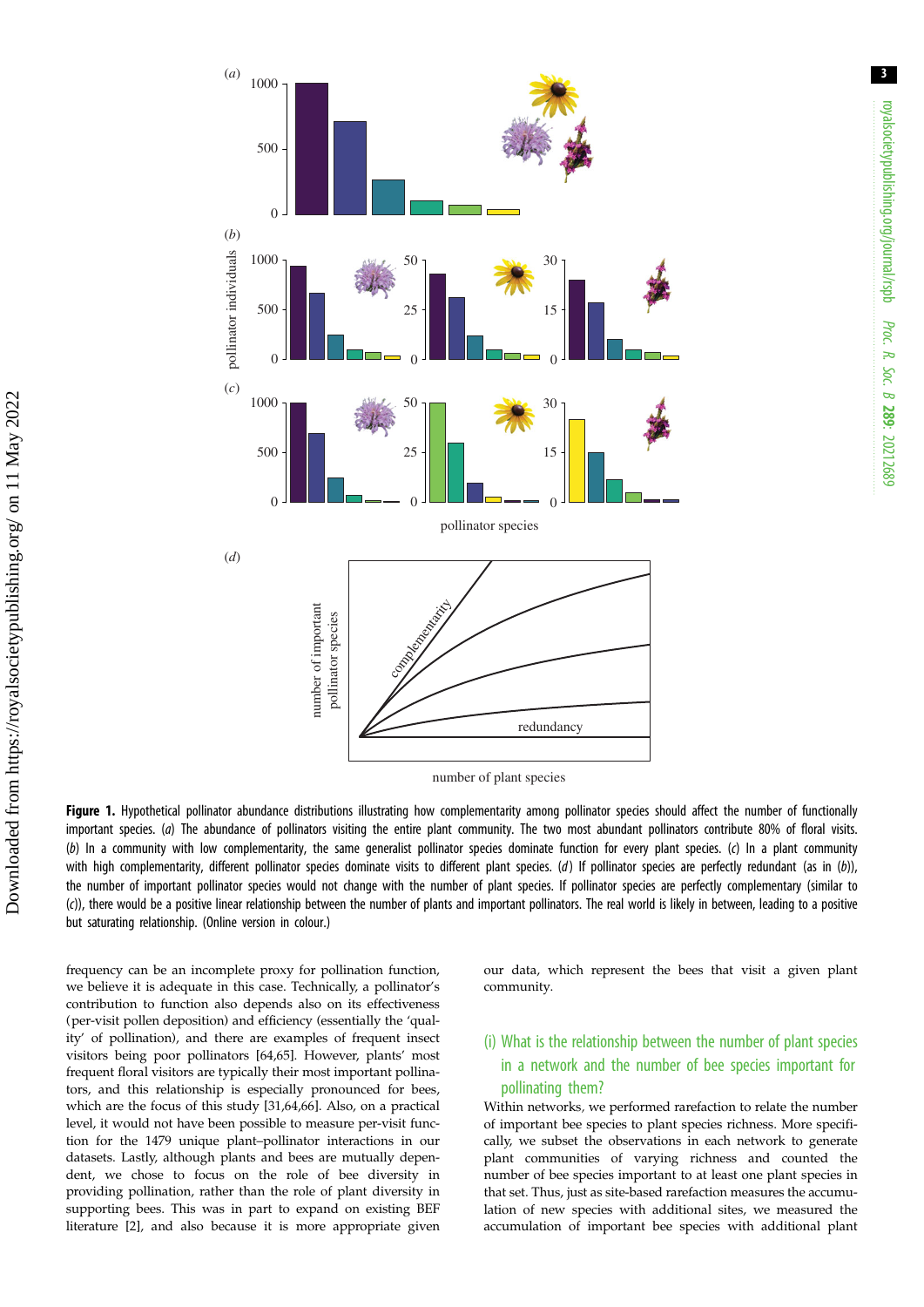species. We included every possible level of richness for the network (i.e. from  $1$  to  $n$  species) and up to  $1000$  unique (and random) combinations of plant species per richness level. In instances in which there were less than 1000 combinations of plant species, we included all possible combinations. We then took the mean number of important bees across combinations of plant identity for each level of plant richness.

We represent results from this analysis as accumulation curves in which the mean number of bee species important to at least one plant species is plotted against the number of plant species in the community (sensu [[8,9](#page-6-0)[,67,68](#page-7-0)]; [figure 1](#page-2-0)d). Greater complementarity among bee species should result in lower values for single plant species (indicating higher specialization by bees at the plant species level) and/or steeper slopes (indicating greater turnover of important bee species among plants).

The slopes observed in these curves will also be due, at least in part, to stochasticity. That is, even if there were no biological differences among bee species in terms of the plants they visit, they will visit plant species at different frequencies due to chance (i.e. sampling error) [\[51\]](#page-7-0). Similarly, we will observe differences in visitation rates due to human sampling error. As a result, any observed complementarity effect should be a combination of biology and stochasticity. To account for these stochastic effects, we created a randomization-based null model to define an expectation under a scenario of no biological complementarity. This null model assumes that there are no underlying differences among bee species, but rather that individual bees forage randomly across all the plant species in their network.

To generate the null expectation, we maintained the total number of observations of each plant species, but assigned interactions by random draw (with replacement) from the networkwide bee species abundance distribution. Said another way, the model maintained the empirical number of bee visits to each plant species (row sums of the plant–bee matrix), but resampled individual bee interactions with probabilities proportional to each bee species' relative abundance (column sums). We generated 999 null datasets per network [[69](#page-7-0)] and then, for each of these datasets, we estimated the mean number of important bee species for each level of plant species richness.

In the Results, we report three metrics for each network. First, we calculate the change in the number of important bee species recorded for the average single plant species versus for the entire network (i.e. all plant species). This metric shows how the need for bee diversity increases with the number of plant species considered, when both the stochastic and the biological components of that increase are included. Second, we compare the observed number of important bee species to the inner 95th percentile of what was predicted by the null model. Observed values beyond the inner 95th percentile were considered significantly different than what would be expected under random foraging, suggesting that biological effects increase the functional complementarity among bee species and contribute to the need for biodiversity. Third, we calculate a standardized effect size (a Zscore) for each network that represents the magnitude of any non-stochastic (i.e. biological) effects on the number of important bee species in that network. Z-scores were calculated as the difference between the observed value and the null prediction, divided by the standard deviation of the null (i.e. (observed – null)/s.d.<sub>null</sub>), where all three values are calculated at maximum plant species richness (i.e. using all the plant species in the network). Thus, the Z-scores measure the strength of biological effects, such as niche partitioning and bee specialization, in driving the need for bee diversity, and express this effect in units of standard deviations of the null distribution.

Lastly, because our 11 networks varied in the number of plant species they contained, we also examined the role of plant species richness across (rather than within) networks. Specifically, we looked at Pearson's correlation between the

number of plant species in a network and each of the measures above, as well as simply the total number of bee species that were important to at least one plant species in that network.

#### (c) How important are rare bee species to pollination?

Here, we measured how many important bee species (i.e. functionally important to at least one plant species) in each network were also rare within that network. While rarity can be defined in many ways (e.g. [\[70,71](#page-7-0)]), we focus simply on local rarity—i.e. species with low relative abundance—which is how rarity has been typically considered in the BEF literature (e.g. [[36,42\]](#page-7-0)). This means we do not treat rarity as an intrinsic trait of a species; by our definition, a species could be rare in one community and common in another. In the main text, we focus on an analysis in which rarity was defined as any bee species representing less than 1% of all bee observations in its network (sensu [\[72,73](#page-7-0)]). However, because any definition of rarity is arbitrary, we also repeat the analysis across rarity thresholds of 0.5% to 1.5%. Finally, because rare species may occasionally appear important just due to sampling effects, we use our null model to compare our observed results to the null expectation under random foraging.

All our analyses were performed in R (v. 3.6.3), using packages parallel (3.6.3) and pbapply (1.4-0). Data management was done with tidyverse (1.3.1) and lubridate (1.7.10). All data and stand-alone code needed to re-create our analysis are available in the electronic supplementary material.

### 3. Results

## (a) What is the relationship between the number of plant species in a network and the number of bee species important for pollinating them?

Within networks, the number of functionally important bee species increased rapidly with plant species richness [\(figure 2](#page-4-0); electronic supplementary material, figure S4). Comparing the average single plant species with their respective communities (i.e. comparing the starting and ending points of the accumulation curves), the number of important bee species increased 2.5- to 7.6-fold ([figure 2](#page-4-0)a). The accumulation curves of functionally important species were mostly nonsaturating and rose beyond the inner 95th percentile of the null in all but two of the smallest networks (figure  $2a,b$ ; electronic supplementary material, figure S5). Z-scores, which measure the effect of complementarity on the number of important bee species relative to the expectation under random foraging, ranged from 1.1 to 12.2 [\(figure 2](#page-4-0)c).

Across networks, these results were each associated with plant species richness [\(figure 2\)](#page-4-0). There was a strong correlation between the total number of plant species in a network and (i) the observed number of important bee species in that network ( $r = 0.92$ ,  $p < 0.001$ ), (ii) the factor increases in the number of important bee species, relative to a single plant species  $(r = 0.95, p < 0.001)$  and (iii) the Zscore ( $r = 0.95$ ,  $p < 0.001$ ). These results were also robust to our choice of threshold for defining functional importance. While the absolute number of important bee species decreased under a higher, less inclusive threshold, the factor differences between single plant species and their respective communities, and the associated Z-scores (i.e. the relative effect sizes), actually increased under higher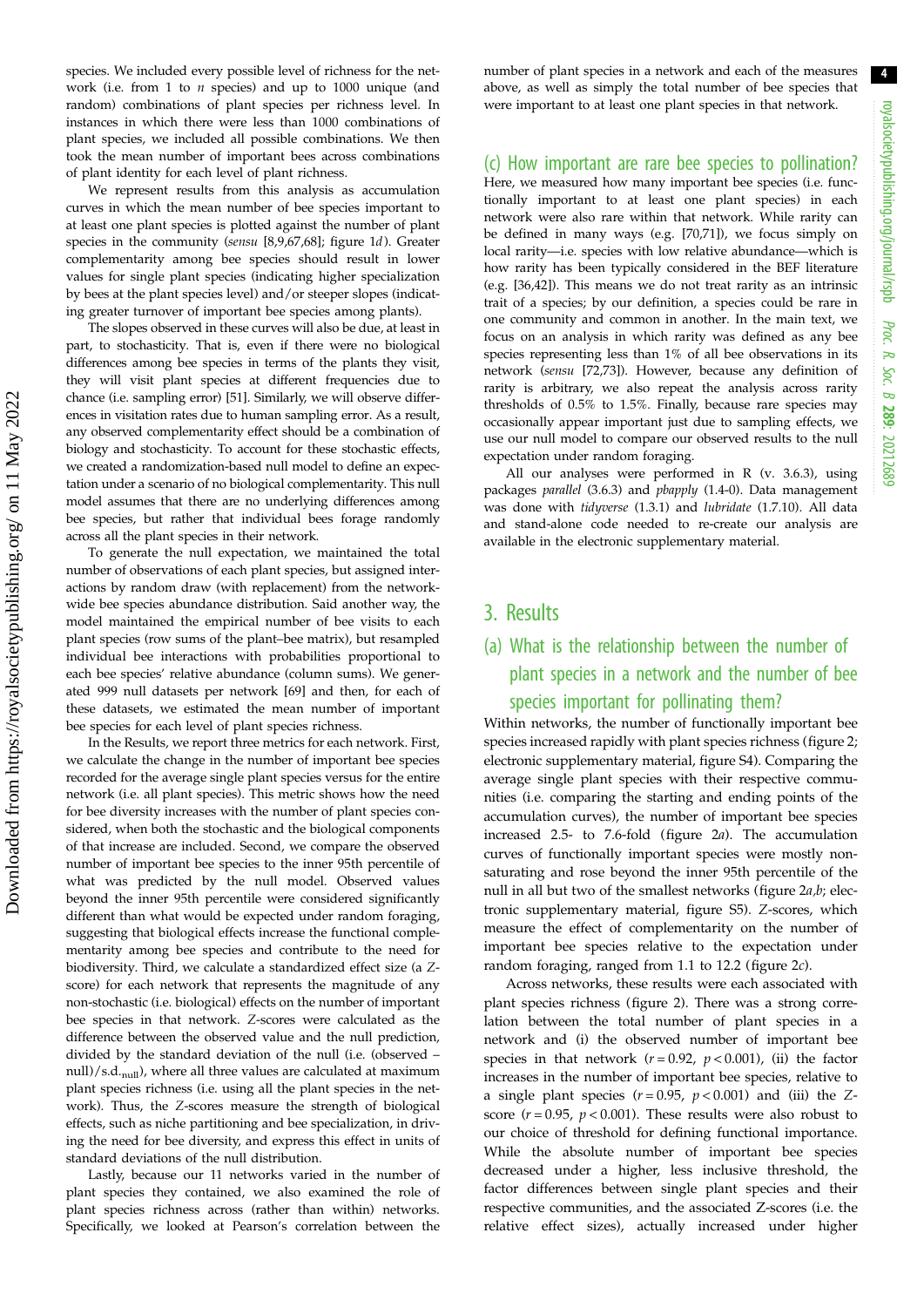<span id="page-4-0"></span>

Figure 2. The number of important pollinator species increases with the number of plant species. (a) Accumulation curves for each of the 11 networks. Points represent the number of pollinator species important to at least one plant species in the full community, and lines represent the accumulation of important pollinator species across levels of plant species richness (i.e. means of rarefied plant communities) where the left end represents the average single plant species, and the right end represents the full plant community. (b) An example of one network's accumulation curve, now shown together with its null model and 95% CIs. The null model curve represents the expectation if individual pollinators forage randomly across the available plant species, while the observed curve includes biological effects, such as species-specific preferences, morphology or phenology that led to non-random foraging. (c) Z-scores for each network, representing the strength of the biological effects (complementarity) on the number of pollinator species found to be functionally important in a network, relative to the expectation under random foraging. Z-scores were calculated as the difference between observed and null expectation (red bar in  $(b)$ ) divided by the standard deviation of the null (blue bar in  $(b)$ ) at maximum plant richness for each network (i.e. at the endpoints of the curves in  $(a)$  and  $(b)$ ). In  $(a)$ and (c), the blue line and points represent the experimental garden. (Online version in colour.)

thresholds (electronic supplementary material, text S3 and figures S5 and S6).

(b) How important are rare bee species to pollination? Of the bee species that are functionally important to at least one plant species in a given network, a mean of 25% (range =



**Figure 3.** Many rare species are functionally important as pollinators. (a) Pollinator rank abundance distribution for a single network, with pollinator species that were important to at least one plant species highlighted in red. The dotted line represents 1% of total pollinator abundance in the network, which is our definition of rarity. In this community, 13 of 25 important pollinator species are rare. Similar plots for the rest of our communities can be found in the electronic supplementary material, figure S7. (b) The proportion of important species that were rare correlated with the number of plant species included in the analysis ( $r = 0.95$ ,  $p < 0.001$ ). When datasets were large enough to include more plant species, more rare pollinator species were found to be important. This increase was only weakly reflected in the null model. The network shown in (b) is circled in red. (Online version in colour.)

0–52%) were rare within that network (figure 3; electronic supplementary material, figures S7 and S8). More rare bees were important in more plant-rich networks  $(r = 0.97, p <$ 0.001), and this number was significantly greater than the null expectation in all but the smallest networks. As would have to be the case, the proportion of important bee species that are rare decreases with more conservative thresholds (higher thresholds for importance, and lower thresholds for rarity) (electronic supplementary material, figures S9 and S10). Even with the most conservative combination of thresholds, though, a mean of 7.8% and as many as 25% of the important bee species were rare within their network.

## 4. Discussion

By focusing on the pollination of individual plant species rather than plant communities, ecologists have likely underestimated the importance of pollinator diversity to pollination function in nature. Here, we show that the number of functionally important bee species increases rapidly as we expand from considering one to many plant species (figure 2). Up to seven-times more bee species made important contributions at the community scale, as compared with any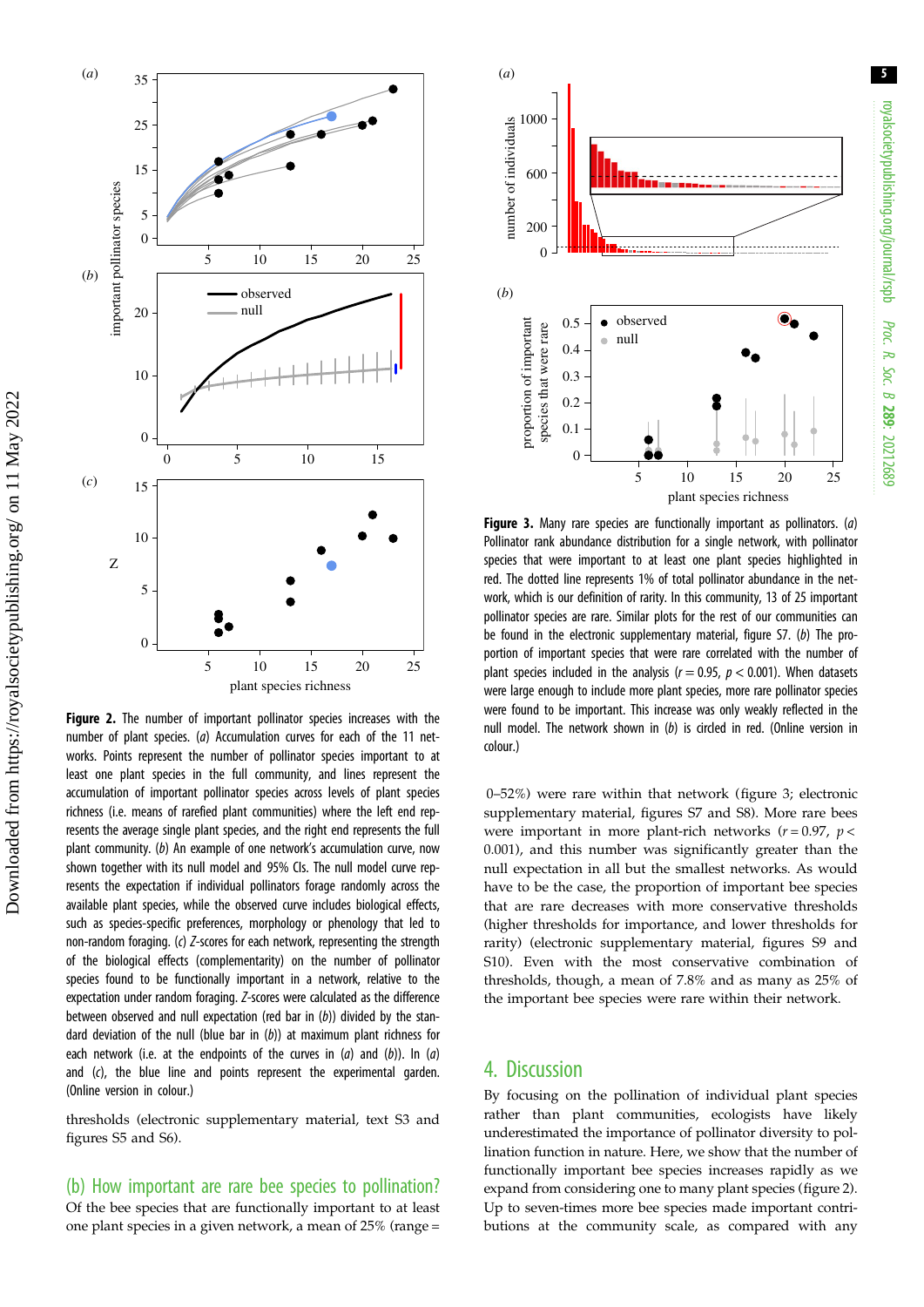single plant species. The number of important bee species increased with the number of plant species in a community and did not asymptote in any of our datasets [\(figure 2](#page-4-0)), suggesting that even more bees are important in nature. This increased role of biodiversity results from complementary floral use among bee species. Complementarity in resource use among species is a well-known mechanism through which biodiversity increases ecosystem function in experiments [\[74](#page-7-0)], yet the primary way species partition resources within a mutualist network—partitioning the partners with which they interact—is invisible when function is measured for only a single partner species or averaged across species. Thus, it has largely been overlooked up to now.

Perhaps our most striking finding is that, when the whole-plant community was considered, rare bee species were frequently important to function. Regardless of the exact thresholds we used to define importance and rarity, a substantial portion of the functionally important bee species in our analyses were also rare within their community (means of 8–45%, across thresholds; [figure 3;](#page-4-0) electronic supplementary material, figure S10). This result extends previous work that has suggested rare species could be important, but measured their functional role less directly. For example, rare species have been valued because they contribute to functional trait diversity [[32,33](#page-7-0)[,75](#page-8-0)] and because they could become abundant, and thus functionally important, at other places or times (i.e. insurance effects) [\[10](#page-6-0),[37,38\]](#page-7-0). By contrast, we demonstrated a direct and immediate contribution of locally rare species. This contribution did not depend on rare species making disproportionately large contributions to function (i.e. keystone effects [\[76](#page-8-0),[77\]](#page-8-0)), which is another commonly cited way for rare species to be important. Instead, we found rare bees to be important because they filled distinct functional roles [[35,](#page-7-0)[77\]](#page-8-0), in this case pollinating different plant species. Mechanistically, our approach of considering the pollination of many plant species is akin to measuring multiple ecosystem functions (i.e. 'multi-functionality'), where it has likewise been found that locally rare species can provide functions not provided by other, more common species [\[35](#page-7-0)]. Both types of findings suggest that many more species are important to ecosystem function in complex natural communities, where the number of plant species and ecosystem functions greatly exceed what can be measured by researchers.

Floral specialization by pollinators is a well-described phenomenon [[57](#page-7-0),[78\]](#page-8-0), and so it may seem obvious that more plant species would require more pollinator species. Findings from network ecology, however, might predict the opposite. In particular, because plant–pollinator networks are typically nested [\[55,56](#page-7-0)], one might expect that abundant generalist pollinators would be responsible for most of the pollination across plant species, with rare or specialist species being largely redundant ([figure 1](#page-2-0)b,d). Indeed, abundant bees in our study did provide more flower visits than rare bees (by definition), and so did have higher average contributions and were important to more plant species (electronic supplementary material, figure S8). Yet, if we were to only consider bee species' average contributions across plant species, we would be ignoring the needs of those plant species that were visited primarily by less abundant bees (electronic supplementary material, figure S8). Our contribution in this paper is to

consider the pollinators needed by the whole-plant community, rather than just single plant species or the average plant species, and thereby to reveal the important role played by bee species that are rare at the community scale. Of course, this assumes the function of pollination is simply to support the plant community, and that plant species are equally important. If the greater function of interest is, for example, plant biomass, then these interactions between rarer plant and bee species may be of less consequence.

The extent to which our results extend to mutualist systems other than pollination networks likely depends on the extent of complementarity in those systems. Pollination networks tend to be relatively specialized (i.e. high complementarity). Other systems with similarly high levels of specialization (e.g. ant–myrmecophyte networks) might behave similarly, while the importance of partner species diversity may be lower in systems with relatively low specialization (e.g. seed-dispersal networks) [\[57](#page-7-0)]. There is also already evidence that interaction complementarity in plant– mycorrhizal networks lends an effect of fungal diversity on plant growth [\[20](#page-6-0)]. Thus, our study is neither the first nor final word, but is further evidence that we should consider BEF relationships in the context of real-world interaction networks.

Because our study was observational, we cannot know what would happen if particular bee species were lost from our networks. In particular, we do not know the pollen limitation status of the plants in our networks, which means we cannot predict how their reproduction would be impacted by some level of pollinator loss. Nor can we predict how the network might restructure after species loss. On the one hand, even a plant that is not currently pollen limited could become so following the loss of a dominant pollinator. On the other hand, pollinator species' preferences are often dynamic [[79](#page-8-0),[80\]](#page-8-0), which should lend resilience to species loss [[81\]](#page-8-0). That is, following the loss of a plant's dominant pollinator species, other pollinators might shift or expand their diets, which could compensate for the loss [[82\]](#page-8-0). However, increased pollinator generalization following the loss of a competitor can also decrease pollination quality due to increased interspecific pollen transfer [[79,83,84](#page-8-0)]. Future research should work to determine which of these processes is dominant in determining pollination function (i.e. plant reproductive success) in the face of species loss. More broadly, understanding function within mutualistic networks will require understanding the extent to which interactions are fixed or plastic, and whether changes to network structure following species loss affect function for the remaining species.

Altogether, our results highlight the many dimensions of ecosystem function and the importance of considering realworld complexity for understanding BEF relationships in nature. In particular, mechanisms governing BEF relationships in nature may be invisible in small-scale or simplified study systems [[16,](#page-6-0)[85\]](#page-8-0). As a result, studying function at too small a scale or in too simple a system may lead us to underestimate the number of species needed for function in nature. For instance, despite positive biodiversity effects [\[46,74](#page-7-0),[86\]](#page-8-0), function at local scales often relies on relatively few species because of dominance [\[4,7](#page-6-0),[23,29\]](#page-6-0). Yet, because of species turnover, far more species are needed to maintain function across broader spatio-temporal scales [[8](#page-6-0),[10,](#page-6-0)[37](#page-7-0)[,87,88](#page-8-0)]. Similarly, more species are needed to maintain multiple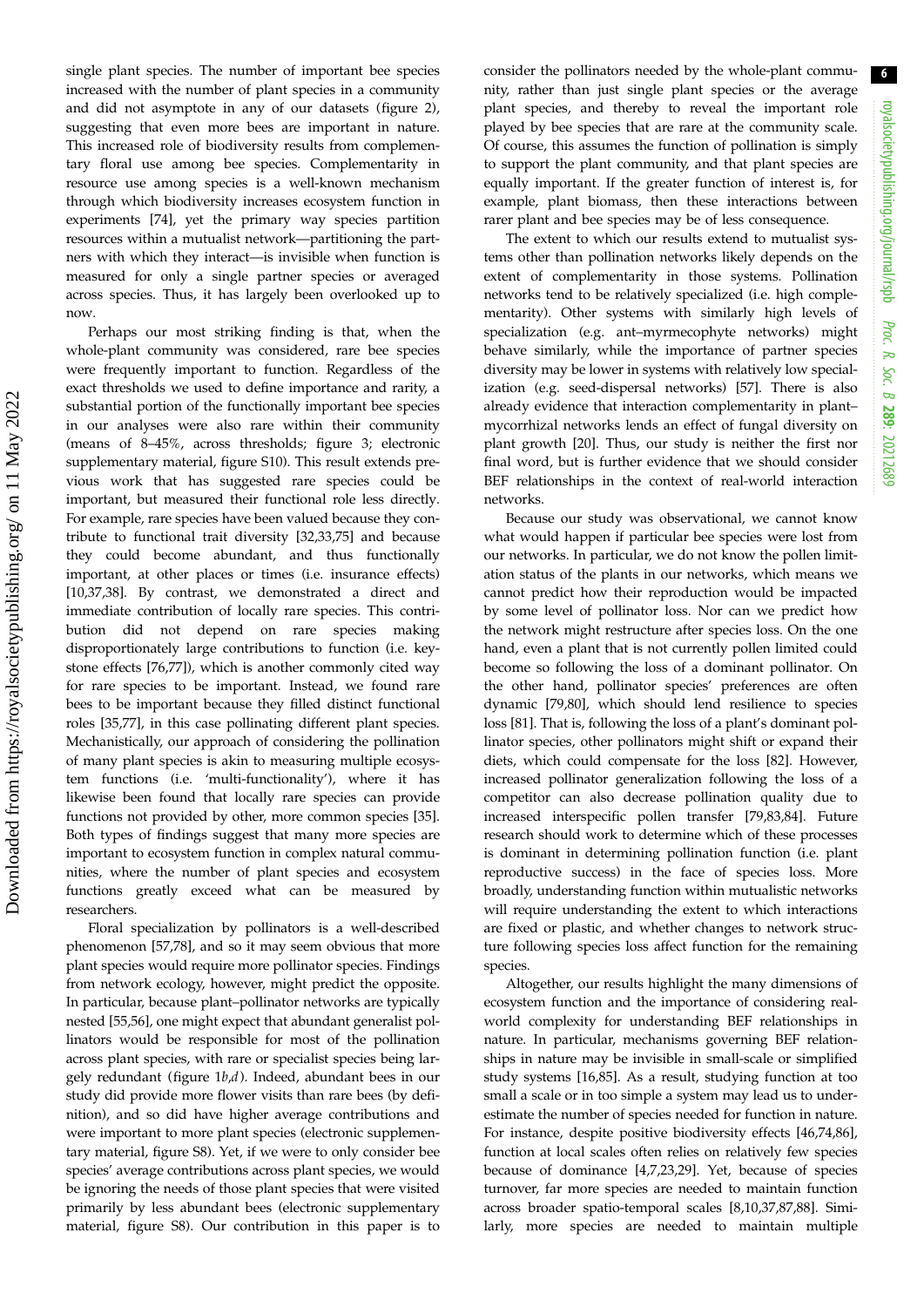<span id="page-6-0"></span>functions simultaneously than for any function alone because of functional complementarity [9,13[,89](#page-8-0),[90\]](#page-8-0). Here, we demonstrate an analogous role of biodiversity in mutualist networks: even for a single function in a single place and time, many more species are needed to maintain function across a network than for any one partner species alone. Real-world ecosystems depend on many functions operating across broad spatio-temporal scales [\[85](#page-8-0)], and, like pollination, many of these functions are realized through mutualist interactions [[91\]](#page-8-0). In the light of this, our results suggest that biodiversity may be even more important for real-world function than previously supposed.

Data accessibility. The analysis in this paper uses 11 plant–bee network datasets collected by our laboratory group. For convenience, these data, along with code to reproduce our analysis and figures, are included here as electronic supplementary material [\[92](#page-8-0)]. Any use of these data, however, should cite the original papers.

Authors' contributions. D.T.S.: conceptualization, formal analysis, methodology, visualization, writing—original draft and writing—review and editing; L.R.W.: conceptualization and writing—review and editing; M.A.G.: conceptualization and writing—review and editing; M.R.: investigation and writing—review and editing; M.M.: investigation and writing—review and editing; R.W.: conceptualization, investigation, supervision, writing—original draft and writing review and editing.

All authors gave final approval for publication and agreed to be held accountable for the work performed therein.

Competing interests. We declare we have no competing interests.

Funding. We received no funding for this study.

Acknowledgements. We kindly thank Charlie Nicholson for discussion and review of an earlier version of this manuscript.

## **References**

- 1. Rockström J et al. 2009 A safe operating environment for humanity. Nature 461, 472–475. [\(doi:10.1038/461472a](http://dx.doi.org/10.1038/461472a))
- 2. Cardinale BJ et al. 2012 Biodiversity loss and its impact on humanity. Nature 486, 59-67. [\(doi:10.](http://dx.doi.org/10.1038/nature11148) [1038/nature11148](http://dx.doi.org/10.1038/nature11148))
- 3. Gaston K. 1994 Rarity. Dordrecht, The Netherlands: Springer.
- 4. Cardinale BJ, Srivastava DS, Duffy JE, Wright JP, Downing AL, Sankaran M, Jouseau C. 2006 Effects of biodiversity on the functioning of trophic groups and ecosystems. Nature 443, 989–992. ([doi:10.](http://dx.doi.org/10.1038/nature05202) [1038/nature05202](http://dx.doi.org/10.1038/nature05202))
- 5. Jonsson M, Malmqvist B. 2003 Mechanisms behind positive diversity effects on ecosystem functioning: testing the facilitation and interference hypotheses. Oecologia 134, 554–559. [\(doi:10.1007/s00442-002-](http://dx.doi.org/10.1007/s00442-002-1148-5) [1148-5](http://dx.doi.org/10.1007/s00442-002-1148-5))
- 6. Fründ J, Dormann CF, Holzschuh A, Tscharntke T. 2013 Bee diversity effects on pollination depend on functional complementarity and niche shifts. Ecology 94, 2042–2054. ([doi:10.1890/](http://dx.doi.org/10.1890/12-1620.1) [12-1620.1\)](http://dx.doi.org/10.1890/12-1620.1)
- 7. Smith MD, Knapp AK. 2003 Dominant species maintain ecosystem function with non-random species loss. Ecol. Lett. 6, 509-517. [\(doi:10.1046/j.](http://dx.doi.org/10.1046/j.1461-0248.2003.00454.x) [1461-0248.2003.00454.x\)](http://dx.doi.org/10.1046/j.1461-0248.2003.00454.x)
- 8. Winfree R, Reilly JR, Bartomeus I, Cariveau DP, Williams NM, Gibbs J. 2018 Species turnover promotes the importance of bee diversity for crop pollination at regional scales. Science 359, 791–793. ([doi:10.1126/science.aao2117\)](http://dx.doi.org/10.1126/science.aao2117)
- Isbell F et al. 2011 High plant diversity is needed to maintain ecosystem services. Nature 477, 199–202. [\(doi:10.1038/nature10282](http://dx.doi.org/10.1038/nature10282))
- 10. Allan E, Weisser W, Weigelt A, Roscher C, Fischer M, Hillebrand H. 2011 More diverse plant communities have higher functioning over time due to turnover in complementary dominant species. Proc. Natl Acad. Sci. USA 108, 17 034–17 039. ([doi:10.1073/](http://dx.doi.org/10.1073/pnas.1104015108) [pnas.1104015108](http://dx.doi.org/10.1073/pnas.1104015108))
- 11. Zavaleta ES, Pasari JR, Hulvey KB, Tilman GD. 2010 Sustaining multiple ecosystem functions in

grassland communities requires higher biodiversity. Proc. Natl Acad. Sci. USA 107, 1443–1446. [\(doi:10.](http://dx.doi.org/10.1073/pnas.0906829107) [1073/pnas.0906829107](http://dx.doi.org/10.1073/pnas.0906829107))

- 12. Gamfeldt L, Hillebrand H, Jonsson PR. 2008 Multiple functions increase the importance of biodiversity for overall ecosystem functioning. Ecology 89, 1223–1231. ([doi:10.1890/06-2091.1\)](http://dx.doi.org/10.1890/06-2091.1)
- 13. Fanin N, Gundale MJ, Farrell M, Ciobanu M, Baldock JA, Nilsson MC, Kardol P, Wardle DA. 2018 Consistent effects of biodiversity loss on multifunctionality across contrasting ecosystems. Nat. Ecol. Evol. 2, 269–278. ([doi:10.1038/s41559-](http://dx.doi.org/10.1038/s41559-017-0415-0) [017-0415-0\)](http://dx.doi.org/10.1038/s41559-017-0415-0)
- 14. Peralta G, Frost CM, Rand TA, Didham RK, Tylianakis JM. 2014 Complementarity and redundancy of interactions enhance attack rates and spatial stability in host-parasitoid food webs. Ecology 95, 1888–1896. [\(doi:10.1890/13-1569.1\)](http://dx.doi.org/10.1890/13-1569.1)
- 15. Poisot T, Mouquet N, Gravel D. 2013 Trophic complementarity drives the biodiversity–ecosystem functioning relationship in food webs. Ecol. Lett. 16, 853–861. ([doi:10.1111/ele.12118\)](http://dx.doi.org/10.1111/ele.12118)
- 16. Eisenhauer N et al. 2019 A multitrophic perspective on biodiversity–ecosystem functioning research. Adv. Ecol. Res. 61, 1–54. ([doi:10.1016/bs.aecr.2019.](http://dx.doi.org/10.1016/bs.aecr.2019.06.001) [06.001](http://dx.doi.org/10.1016/bs.aecr.2019.06.001))
- 17. Hines J et al. 2015 Towards an integration of biodiversity–ecosystem functioning and food web theory to evaluate relationships between multiple ecosystem services, 1st edn. Amsterdam, The Netherlands: Elsevier Ltd.
- 18. Wright AJ, Wardle DA, Callaway R, Gaxiola A. 2017 The overlooked role of facilitation in biodiversity experiments. Trends Ecol. Evol. 32, 383-390. [\(doi:10.1016/j.tree.2017.02.011](http://dx.doi.org/10.1016/j.tree.2017.02.011))
- 19. Van Der Heijden MGA. 2010 Mycorrhizal fungi reduce nutrient loss from model grassland ecosystems. Ecology 91, 1163–1171. ([doi:10.1890/](http://dx.doi.org/10.1890/09-0336.1) [09-0336.1\)](http://dx.doi.org/10.1890/09-0336.1)
- 20. Van Der Heijden MGA, Klironomos JN, Ursic M, Moutoglis P, Streitwolf-Engel R, Boller T, Wiemken A, Sanders IR. 1998 Mycorrhizal fungal diversity determines plant biodiversity, ecosystem variability

and productivity. Nature 396, 69–72. [\(doi:10.1038/](http://dx.doi.org/10.1038/23932) [23932\)](http://dx.doi.org/10.1038/23932)

- 21. Eisenhauer N, Reich PB, Scheu S. 2012 Increasing plant diversity effects on productivity with time due to delayed soil biota effects on plants. Basic Appl. Ecol. 13, 571-578. [\(doi:10.1016/j.baae.2012.](http://dx.doi.org/10.1016/j.baae.2012.09.002) [09.002](http://dx.doi.org/10.1016/j.baae.2012.09.002))
- 22. Chisholm RA et al. 2013 Scale-dependent relationships between tree species richness and ecosystem function in forests. J. Ecol. 101, 1214–1224. [\(doi:10.1111/1365-2745.12132\)](http://dx.doi.org/10.1111/1365-2745.12132)
- 23. Winfree R, Fox JW, Williams NM, Reilly JR, Cariveau DP. 2015 Abundance of common species, not species richness, drives delivery of a real-world ecosystem service. Ecol. Lett. 18, 626–635. [\(doi:10.](http://dx.doi.org/10.1111/ele.12424) [1111/ele.12424](http://dx.doi.org/10.1111/ele.12424))
- 24. Gamfeldt L, Roger F. 2017 Revisiting the biodiversity–ecosystem multifunctionality relationship. Nat. Ecol. Evol. 1, 1–7. ([doi:10.1038/](http://dx.doi.org/10.1038/s41559-017-0168) [s41559-017-0168\)](http://dx.doi.org/10.1038/s41559-017-0168)
- 25. van der Plas F. 2019 Biodiversity and ecosystem functioning in naturally assembled communities. Biol. Rev. 94, 1220–1245. [\(doi:10.1111/brv.12499](http://dx.doi.org/10.1111/brv.12499))
- 26. Maas B, Tscharntke T, Saleh S, Dwi Putra D, Clough Y. 2015 Avian species identity drives predation success in tropical cacao agroforestry. J. Appl. Ecol. 52, 735–743. [\(doi:10.1111/1365-2664.](http://dx.doi.org/10.1111/1365-2664.12409) [12409\)](http://dx.doi.org/10.1111/1365-2664.12409)
- 27. Lohbeck M, Bongers F, Martinez-Ramos M, Poorter L. 2016 The importance of biodiversity and dominance for multiple ecosystem functions in a human-modified tropical landscape. Ecology 97, 2772–2779. [\(doi:10.1002/ecy.1499\)](http://dx.doi.org/10.1002/ecy.1499)
- 28. Gaston KJ. 2011 Common ecology. Bioscience 61, 354–362. [\(doi:10.1525/bio.2011.61.5.4](http://dx.doi.org/10.1525/bio.2011.61.5.4))
- 29. Gaston KJ, Cox DTC, Canavelli SB, García D, Hughes B, Maas B, Martínez D, Ogada D, Inger R. 2018 Population abundance and ecosystem service provision: the case of birds. Bioscience 68, 264-272. ([doi:10.1093/biosci/biy005\)](http://dx.doi.org/10.1093/biosci/biy005)
- 30. Fauset S et al. 2015 Hyperdominance in Amazonian forest carbon cycling. Nat. Commun. 6, 1–9. [\(doi:10.](http://dx.doi.org/10.1038/ncomms7857) [1038/ncomms7857](http://dx.doi.org/10.1038/ncomms7857))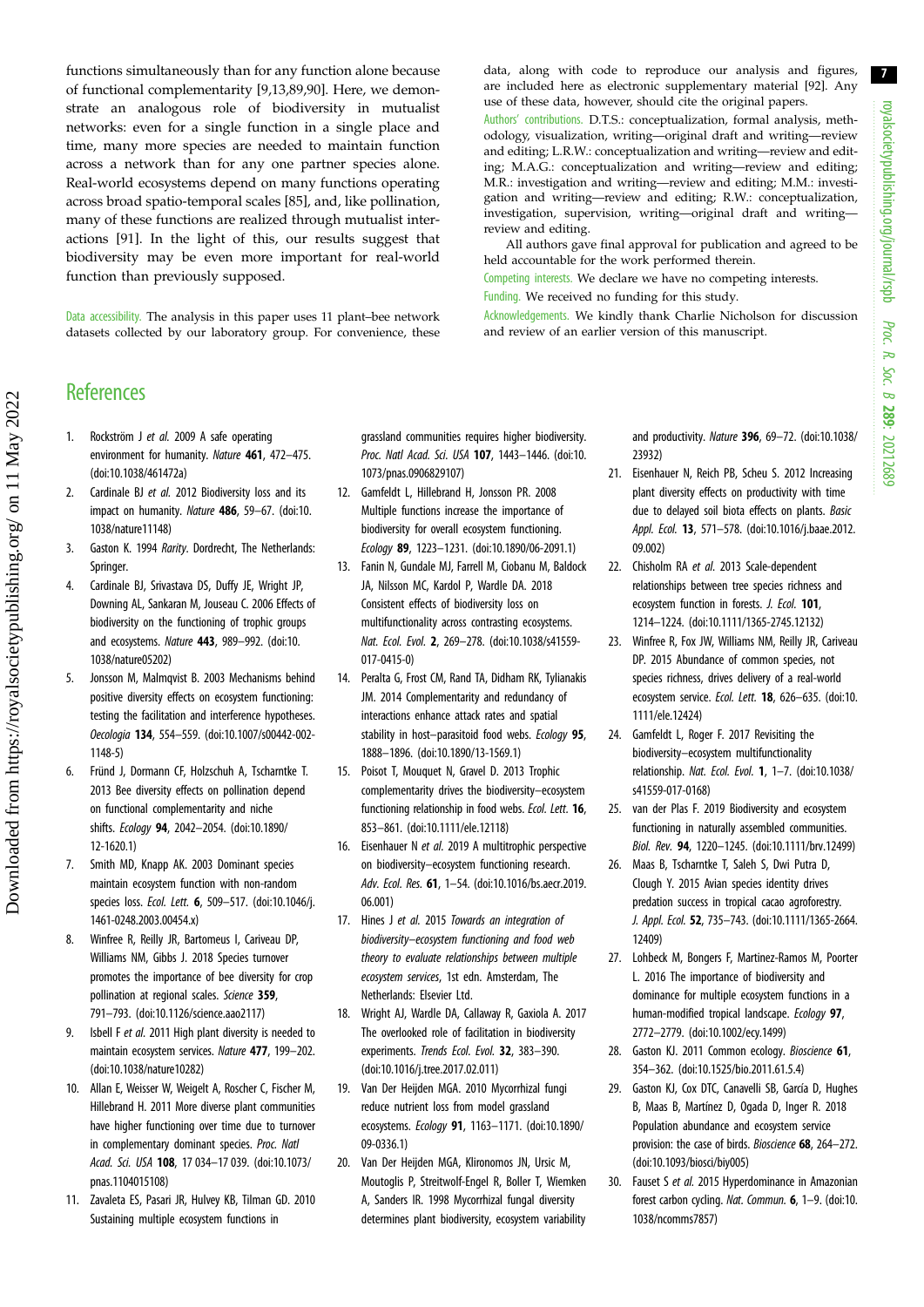- <span id="page-7-0"></span>31. Kleijn D et al. 2015 Delivery of crop pollination services is an insufficient argument for wild pollinator conservation. Nat. Commun. 6, 7414. [\(doi:10.1038/ncomms8414\)](http://dx.doi.org/10.1038/ncomms8414)
- 32. Mouillot D et al. 2013 Rare species support vulnerable functions in high-diversity ecosystems. PLoS Biol. 11, e1001569. ([doi:10.1371/journal.pbio.](http://dx.doi.org/10.1371/journal.pbio.1001569) [1001569\)](http://dx.doi.org/10.1371/journal.pbio.1001569)
- 33. Jain M et al. 2014 The importance of rare species: a trait-based assessment of rare species contributions to functional diversity and possible ecosystem function in tall-grass prairies. Ecol. Evol. 4, 104–112. ([doi:10.1002/ece3.915](http://dx.doi.org/10.1002/ece3.915))
- 34. Violle C, Thuiller W, Mouquet N, Munoz F, Kraft NJB, Cadotte MW, Livingstone SW, Mouillot D. 2017 Functional rarity: the ecology of outliers. Trends Ecol. Evol. 32, 356–367. [\(doi:10.1016/j.tree.2017.02.](http://dx.doi.org/10.1016/j.tree.2017.02.002) [002](http://dx.doi.org/10.1016/j.tree.2017.02.002))
- 35. Jousset A et al. 2017 Where less may be more: how the rare biosphere pulls ecosystems strings. ISME J. 11, 853–862. ([doi:10.1038/ismej.](http://dx.doi.org/10.1038/ismej.2016.174) [2016.174](http://dx.doi.org/10.1038/ismej.2016.174))
- 36. Soliveres S et al. 2016 Locally rare species influence grassland ecosystem multifunctionality. Phil. Trans. R. Soc. B 371, 20150269. [\(doi:10.1098/rstb.](http://dx.doi.org/10.1098/rstb.2015.0269) [2015.0269\)](http://dx.doi.org/10.1098/rstb.2015.0269)
- 37. Loreau M, Mouquet N, Gonzalez A. 2003 Biodiversity as spatial insurance in heterogeneous landscapes. Proc. Natl Acad. Sci. USA 100. 12 765–12 770. ([doi:10.1073/pnas.2235465100\)](http://dx.doi.org/10.1073/pnas.2235465100)
- 38. Reich PB, Tilman D, Isbell F, Mueller K, Hobbie SE, Flynn DFB, Eisenhauer N. 2012 Impacts of biodiversity loss escalate through time as redundancy fades. Science 336, 589-592. ([doi:10.](http://dx.doi.org/10.1126/science.1217909) [1126/science.1217909\)](http://dx.doi.org/10.1126/science.1217909)
- 39. Gerhard M, Schlenker A, Hillebrand H, Striebel M. 2021 Environmental stoichiometry mediates phytoplankton diversity effects on communities' resource use efficiency and biomass. J. Ecol. 110, 430–442. ([doi:10.1111/1365-2745.13811](http://dx.doi.org/10.1111/1365-2745.13811))
- 40. Zavaleta ES, Hulvey KB. 2004 Realistic species losses disproportionately reduce grassland resistance to biological invaders. Science 306, 1175-1177. [\(doi:10.1126/science.1102643\)](http://dx.doi.org/10.1126/science.1102643)
- 41. Lyons KG, Schwartz MW. 2001 Rare species loss alters ecosystem function–invasion resistance. Ecol. Lett. 4, 358–365. [\(doi:10.1046/j.1461-0248.2001.](http://dx.doi.org/10.1046/j.1461-0248.2001.00235.x) [00235.x\)](http://dx.doi.org/10.1046/j.1461-0248.2001.00235.x)
- 42. Bracken MES, Low NHN. 2012 Realistic losses of rare species disproportionately impact higher trophic levels. Ecol. Lett. 15, 461–467. [\(doi:10.1111/j.1461-](http://dx.doi.org/10.1111/j.1461-0248.2012.01758.x) [0248.2012.01758.x](http://dx.doi.org/10.1111/j.1461-0248.2012.01758.x))
- 43. Säterberg T, Jonsson T, Yearsley J, Berg S, Ebenman B. 2019 A potential role for rare species in ecosystem dynamics. Sci. Rep. 9, 11107. ([doi:10.](http://dx.doi.org/10.1038/s41598-019-47541-6) [1038/s41598-019-47541-6](http://dx.doi.org/10.1038/s41598-019-47541-6))
- 44. Ollerton J, Winfree R, Tarrant S. 2011 How many flowering plants are pollinated by animals? Oikos 120, 321–326. ([doi:10.1111/j.1600-0706.2010.](http://dx.doi.org/10.1111/j.1600-0706.2010.18644.x) 18644 y)
- 45. Schleuning M, Fründ J, García D. 2015 Predicting ecosystem functions from biodiversity and mutualistic networks: an extension of trait-based

concepts to plant–animal interactions. Ecography 38, 380–392. ([doi:10.1111/ecog.00983\)](http://dx.doi.org/10.1111/ecog.00983)

- 46. Hoehn P, Tscharntke T, Tylianakis JM, Steffan-Dewenter I. 2008 Functional group diversity of bee pollinators increases crop yield. Proc. R. Soc. B 275, 2283–2291. [\(doi:10.1098/rspb.2008.0405](http://dx.doi.org/10.1098/rspb.2008.0405))
- 47. Garibaldi LA et al. 2013 Wild pollinators enhance fruit set of crops regardless of honey bee abundance. Science 339, 1608–1611. [\(doi:10.1126/](http://dx.doi.org/10.1126/science.1230200) [science.1230200\)](http://dx.doi.org/10.1126/science.1230200)
- 48. Kaiser-Bunbury CN, Muff S, Memmott J, Müller CB, Caflisch A. 2010 The robustness of pollination networks to the loss of species and interactions: a quantitative approach incorporating pollinator behaviour. Ecol. Lett. 13, 442–452. ([doi:10.1111/j.](http://dx.doi.org/10.1111/j.1461-0248.2009.01437.x) [1461-0248.2009.01437.x\)](http://dx.doi.org/10.1111/j.1461-0248.2009.01437.x)
- 49. Bascompte J, Jordano P, Olesen JM. 2006 Asymmetric coevolutionary networks facilitate biodiversity maintenance. Science 1, 431-433. [\(doi:10.1126/science.1123412](http://dx.doi.org/10.1126/science.1123412))
- 50. Bastolla U, Fortuna MA, Pascual-García A, Ferrera A, Luque B, Bascompte J. 2009 The architecture of mutualistic networks minimzies competition and increases biodiversity. Nature 458, 1018–1020. [\(doi:10.1038/nature07950](http://dx.doi.org/10.1038/nature07950))
- 51. Vázquez DP, Blüthgen N, Cagnolo L, Chacoff NP. 2009 Uniting pattern and process in plant–animal mutualistic networks: a review. Ann. Bot. 103. 1445–1457. [\(doi:10.1093/aob/mcp057](http://dx.doi.org/10.1093/aob/mcp057))
- 52. Memmott J, Waser NM, Price MV. 2004 Tolerance of pollination networks to species extinctions. Proc. R. Soc. B 271, 2605-2611. ([doi:10.1098/rspb.](http://dx.doi.org/10.1098/rspb.2004.2909) [2004.2909\)](http://dx.doi.org/10.1098/rspb.2004.2909)
- 53. Blüthgen N, Klein AM. 2011 Functional complementarity and specialisation: the role of biodiversity in plant–pollinator interactions. Basic Appl. Ecol. 12, 282–291. ([doi:10.1016/j.baae.2010.](http://dx.doi.org/10.1016/j.baae.2010.11.001) [11.001](http://dx.doi.org/10.1016/j.baae.2010.11.001))
- 54. Kaiser-Bunbury CN, Mougal J, Whittington AE, Valentin T, Gabriel R, Olesen JM, Blüthgen N. 2017 Ecosystem restoration strengthens pollination network resilience and function. Nature 542, 223–227. ([doi:10.1038/nature21071\)](http://dx.doi.org/10.1038/nature21071)
- 55. Bascompte J, Jordano P, Melián CJ, Olesen JM. 2003 The nested assembly of plant–animal mutualistic networks. Proc. Natl Acad. Sci. USA 100, 9383–93387. ([doi:10.1073/pnas.1633576100\)](http://dx.doi.org/10.1073/pnas.1633576100)
- 56. Vázquez DP, Aizen MA. 2004 Asymmetric specialization: a pervasive feature of plant– pollinator interactions. Ecology 85, 1251-1257. [\(doi:10.1890/03-3112](http://dx.doi.org/10.1890/03-3112))
- 57. Blüthgen N, Menzel F, Hovestadt T, Fiala B, Blüthgen N. 2007 Specialization, constraints, and conflicting interests in mutualistic networks. Curr. Biol. 17, 341–346. ([doi:10.1016/j.cub.2006.12.039\)](http://dx.doi.org/10.1016/j.cub.2006.12.039)
- 58. Balvanera P, Kremen C, Miguel MR. 2005 Applying community structure analysis to ecosystem function: examples from pollination and carbon storage. *Ecol.* Appl. 15, 360–375. [\(doi:10.1890/03-5192\)](http://dx.doi.org/10.1890/03-5192)
- 59. Kremen C, Williams NM, Thorp RW. 2002 Crop pollination from native bees at risk from agricultural intensification. Proc. Natl Acad. Sci. USA 99, 16 812–16 816. ([doi:10.1073/pnas.262413599](http://dx.doi.org/10.1073/pnas.262413599))
- 60. Klein AM, Steffan-Dewenter I, Tscharntke T. 2003 Fruit set of highland coffee increases with the diversity of pollinating bees. Proc. R. Soc. B 270, 955–961. [\(doi:10.1098/rspb.2002.2306](http://dx.doi.org/10.1098/rspb.2002.2306))
- 61. Roswell M, Dushoff J, Winfree R. 2020 Data from: Male and female bees show large differences in floral preference. Dryad Digital Repository. ([doi:10.](http://dx.doi.org/10.5061/dryad.c3rr6q1) [5061/dryad.c3rr6q1](http://dx.doi.org/10.5061/dryad.c3rr6q1))
- 62. MacLeod M, Genung MA, Asccher JS, Winfree R. 2016 Measuring partner choice in plant–pollinator networks: using null models to separate rewiring and fidelity from chance. Ecology 97, 2925-2931. ([doi:10.1002/ecy.1574](http://dx.doi.org/10.1002/ecy.1574))
- 63. Roswell M, Dushoff J, Winfree R. 2019 Male and female bees show large differences in floral preference. PLoS ONE 14, e0214909. [\(doi:10.1371/](http://dx.doi.org/10.1371/journal.pone.0214909) [journal.pone.0214909\)](http://dx.doi.org/10.1371/journal.pone.0214909)
- 64. Ballantyne G, Baldock KCR, Rendell L, Willmer PG. 2017 Pollinator importance networks illustrate the crucial value of bees in a highly speciose plant community. Sci. Rep. 7, 1–13. [\(doi:10.1038/s41598-](http://dx.doi.org/10.1038/s41598-017-08798-x) [017-08798-x\)](http://dx.doi.org/10.1038/s41598-017-08798-x)
- 65. Ne'Eman G, Jürgens A, Newstrom-Lloyd L, Potts SG, Dafni A. 2010 A framework for comparing pollinator performance: effectiveness and efficiency. Biol. Rev. 85, 435–451. ([doi:10.1111/j.1469-185X.2009.](http://dx.doi.org/10.1111/j.1469-185X.2009.00108.x) [00108.x](http://dx.doi.org/10.1111/j.1469-185X.2009.00108.x))
- 66. Vázquez DP, Morris WF, Jordano P. 2005 Interaction frequency as a surrogate for the total effect of animal mutualists on plants. Ecol. Lett. 8, 1088–1094. [\(doi:10.1111/j.1461-0248.2005.](http://dx.doi.org/10.1111/j.1461-0248.2005.00810.x) [00810.x](http://dx.doi.org/10.1111/j.1461-0248.2005.00810.x))
- 67. Hector A, Bagchi R. 2007 Biodiversity and ecosystem multifunctionality. Nature 448, 188–190. ([doi:10.](http://dx.doi.org/10.1038/nature05947) [1038/nature05947](http://dx.doi.org/10.1038/nature05947))
- 68. Byrnes JEK et al. 2014 Investigating the relationship between biodiversity and ecosystem multifunctionality: challenges and solutions. Methods Ecol. Evol. 5, 111–124. [\(doi:10.1111/2041-](http://dx.doi.org/10.1111/2041-210X.12143) [210X.12143\)](http://dx.doi.org/10.1111/2041-210X.12143)
- 69. North BV, Curtis D, Sham PC. 2003 A note on the calculation of empirical  $p$  values from Monte Carlo procedures. Am. J. Hum. Genet. 72, 498–499. ([doi:10.1086/346173\)](http://dx.doi.org/10.1086/346173)
- 70. Rabinowitz D. 1981 Seven forms of rarity. In The biological aspects of rare plant conservation (ed. H Synge), pp. 205–217. New York, NY: John Wiley & Sons Ltd.
- 71. Loiseau N et al. 2020 Global distribution and conservation status of ecologically rare mammal and bird species. Nat. Commun. 11, 1-11. [\(doi:10.](http://dx.doi.org/10.1038/s41467-020-18779-w) [1038/s41467-020-18779-w](http://dx.doi.org/10.1038/s41467-020-18779-w))
- 72. Hercos AP, Sobansky M, Queiroz HL, Magurran AE. 2013 Local and regional rarity in a diverse tropical fish assemblage. Proc. R. Soc. B 280, 20122076. ([doi:10.1098/rspb.2012.2076\)](http://dx.doi.org/10.1098/rspb.2012.2076)
- 73. Matias MG, Chapman MG, Underwood AJ, O'Connor NE. 2012 Increasing density of rare species of intertidal gastropods: tests of competitive ability compared with common species. Mar. Ecol. Prog. Ser. 453, 107-116. [\(doi:10.3354/meps09639](http://dx.doi.org/10.3354/meps09639))
- 74. Tilman D, Isbell F, Cowles JM. 2014 Biodiversity and ecosystem functioning. Annu. Rev. Ecol. Syst. 45,